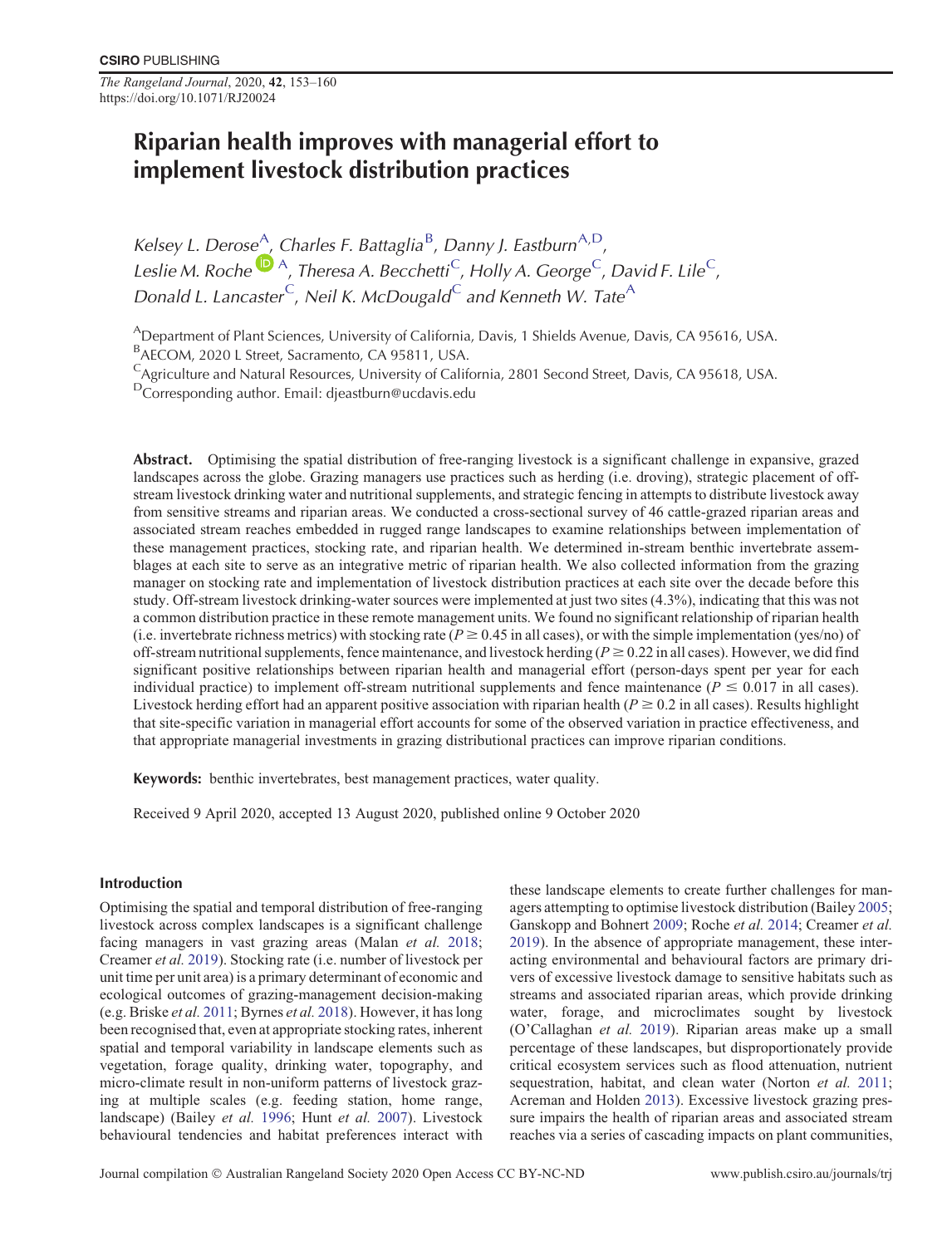stream-channel stability, hydrologic function, and aquatic habitat (Fleischner [1994;](#page-7-0) Belsky *et al.* [1999;](#page-6-0) Bartley *et al.* [2017](#page-6-0)).

Fortunately, there is also evidence that contemporary conservation-grazing management strategies can reduce livestock damage to riparian areas in expansive grazed landscapes. Grazing management practices such as herding, strategic placement of livestock nutritional supplements and drinking water stations, and fencing have the potential to reduce negative impacts of livestock to rangelands and riparian areas (Bailey [2004;](#page-6-0) George *et al.* [2011;](#page-7-0) Hunt *et al.* [2014;](#page-7-0) Malan *et al.* [2018;](#page-7-0) O'Callaghan *et al.* [2019](#page-7-0)). In North America, herding (i.e. droving) is the common management practice of moving groups of livestock (i.e. herds) from one area to another by managers on horseback or all-terrain vehicles, often with the aid of livestock dogs; in this case, livestock are herded away from riparian areas to upland areas to reduce livestock impacts to riparian resources. O'Callaghan *et al.* ([2019\)](#page-7-0) demonstrate that fencing to exclude livestock from riparian areas can provide high efficacy for improving some aspects of riparian and stream health. Although generally effective, complete riparian fencing is not practical across vast, remote grazing lands. Thus, strategic use of fencing in conjunction with other livestock distribution practices is likely a more feasible approach. Reviewing the efficacy of non-fence-dependent practices such as off-stream livestock attractants (e.g. drinking water, nutritional supplements, shade), Malan *et al.* ([2018\)](#page-7-0) and George *et al.* [\(2011\)](#page-7-0) conclude that these practices are generally effective across a diversity of grazing lands. However, both papers stress that the substantial variability observed across studies is likely due in large part to variable site-specific factors such as size of management unit, livestock type, season of use, vegetation patterns, and topography.

Managerial effort invested in implementation (i.e. persondays per year spent on implementation) can also influence variability in effectiveness of distributional practices. For example, a manager may 'implement' an off-stream station with nutritional supplements to entice livestock away from a riparian area. However, during initial implementation, the manager may not invest enough in site-specific assessments of livestock utilisation patterns to allow sufficiently informed decisions on locating the station with the best chance of improving distribution. Subsequently, the manager may then inadequately invest effort (time) in monitoring the station (e.g. ensuring that livestock locate and utilise the nutritional supplements) and maintaining it (e.g. replacing supplements as consumed, moving station to a new area as associated forage is depleted) to achieve desired reductions in livestock damage to the riparian area of concern. Benthic invertebrate metrics can be robust indicators of stream and riparian health (Merritt *et al.* [2008](#page-7-0)), and have been found to be sensitive to site-specific grazing management (e.g. Herbst *et al.* [2012;](#page-7-0) Magierowski *et al.* [2012](#page-7-0)). For example, while comparing the impacts of three different grazing systems on riparian health, Magner *et al.* [\(2008\)](#page-7-0) found significant, congruent responses of soil, vegetation, and invertebrate metrics to cattle impacts. In this paper, we report the results of a crosssectional survey of 46 grazed riparian areas, with the specific objective of evaluating relationships of stocking rate and managerial effort to implement livestock distributional practices with riparian health as assessed by in-stream benthic invertebrate assemblages.

#### Materials and methods

# Study area and site selection

We selected 46 grazed riparian montane meadows and associated stream reaches in this cross-sectional survey. Study sites were within active grazing-management units across six National Forests ( $n = 34$  sites) and 12 privately owned ranches (Fig. [1\)](#page-2-0) throughout the Sierra Nevada and Southern Cascade mountain ranges and the semi-arid plateaus of eastern California, USA (37.04–41.80°N; 121.55–119.12°W). This subsample of grazing units typifies the challenges that managers face in achieving optimal livestock distribution (Bailey *et al.* [1996](#page-6-0)) and thus enhancing riparian health (e.g. challenges such as livestock congregating in riparian areas, trampling streambanks and sensitive plant species, and polluting surface waters with faecal waste) (Oles *et al.* [2017;](#page-7-0) Lewis *et al.* [2019](#page-7-0)). Elevations at study sites across this rugged terrain ranged from 1025 to 2610 m. The mountainous region is influenced by California's Mediterranean climate with warm, dry summers and cold, wet winters. The majority of precipitation falls as snow between December and March, with snowmelt typically occurring between April and May. Thirty-year mean annual precipitation for the study area ranges from 61 to 130 cm. Following peak spring flows, streamflow declines rapidly to base flow conditions during the summer (June–September).

All sites were alluvial systems with Rosgen Category C or E stream-channel morphology, characterised by riffle/pool bedforms, fine to gravelly substrates, and stream channel profile slopes  $\leq$ 2% (Rosgen [1996](#page-7-0)). These perennial flowing, headwater stream types and associated small (e.g. 1–10 ha) meadow riparian areas are particularly sensitive to grazing disturbance (George *et al.* [2011\)](#page-7-0). Riparian plant communities were dominated by herbaceous species such as sedges (*Carex* spp.), rushes (*Juncus* spp.), and grasses. Stream-channel aerial canopy cover from riparian woody species such as willows (*Salix* spp.) and  $was < 10\%$  for all sites. Depending on elevation and precipitation, upland ecosystems ranged from mesic and xeric mixed conifer forests to xeric shrublands.

# Data collection

We collected information on grazing management for the 10 years before the study from the grazing-unit managers at each site. All sites had consistent grazing management during the 10 year period and were grazed by commercial cow–calf operations using conventional crossbred beef cattle (i.e. Angus  $\times$  Hereford) typical of the region. Some grazing-management units had interior cross fences, creating paddocks to improve grazing distribution throughout the overall management unit. Some grazing-management units had 'drift' fences strategically placed to keep livestock from 'drifting' into areas that managers did not want grazed at that time. For example, a drift fence placed across a trail over a mountain pass can prevent livestock movements between catchments until the manager opens the fence. We quantified implementation (yes or no) and managerial effort (days per year) invested in each of the following individual activities: (*1*) strategic placement of off-stream nutritional supplements (e.g. salt, mineral, protein) to attract livestock away from riparian areas and into upland areas of the management unit; (*2*) maintenance of fences to improve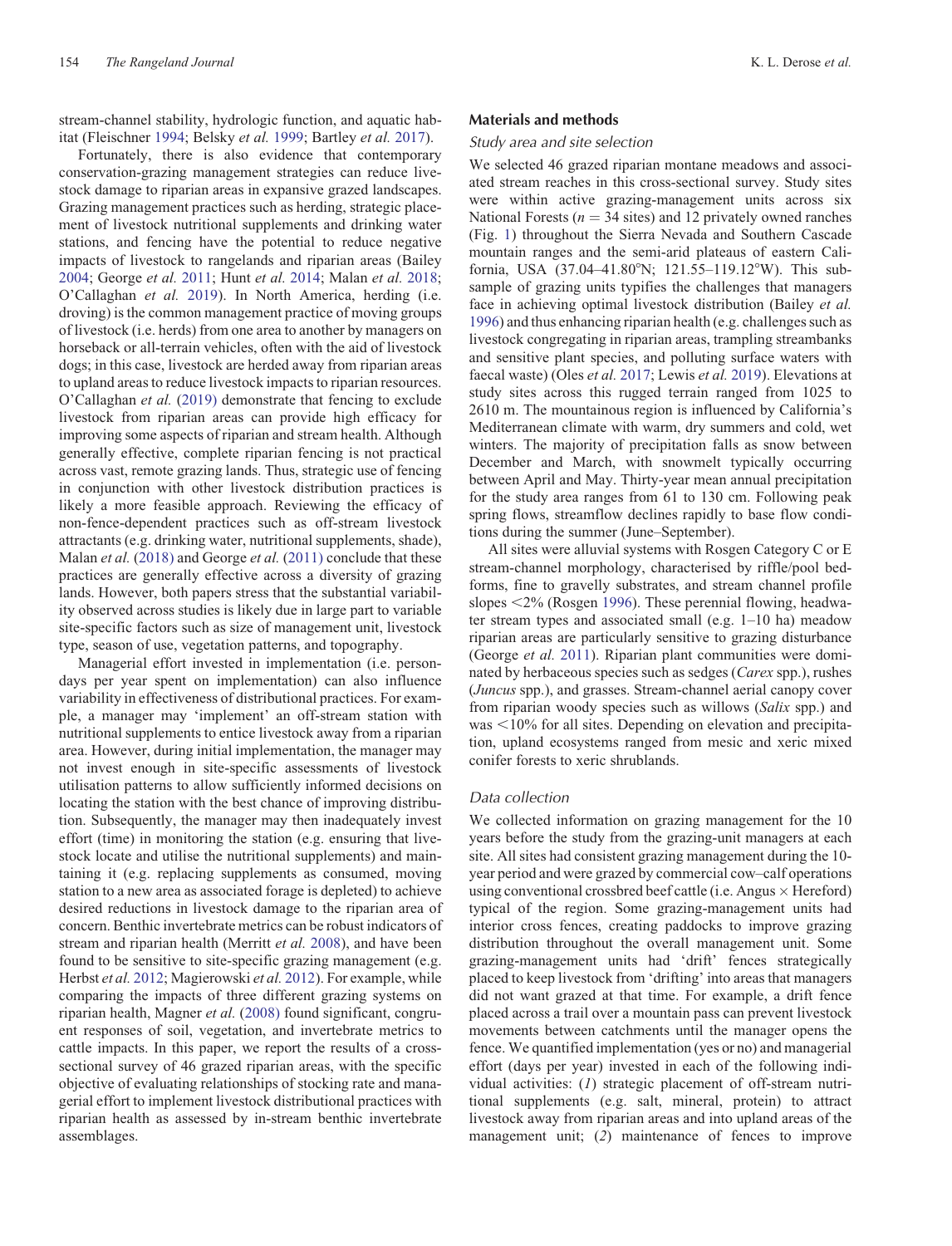<span id="page-2-0"></span>

**Fig. 1.** Study sites (total 46) enrolled in this study across extensive, mountainous grazing lands in east-central and north-eastern California.

managerial control over livestock utilisation of riparian areas within the management unit (e.g. monitoring the management unit's boundary fence, interior cross fence, and drift fence conditions and effectiveness; repairing and maintaining fences and gates); and (*3*) active herding of livestock to improve grazing distribution across the management unit. We also quantified mean annual stocking rate for all management units as animal-unit months (forage demand of a 450-kg cow with or without calf during a 30-day period) per hectare (AUM/ha).

We collected benthic invertebrate assemblage samples at each of the 46 sites between June and August (summer growing and grazing season) during summer base-flow conditions.

Base-flow stream widths during the collection period ranged from  $\sim$  0.5 to 2.0 m, with mean width  $\sim$  1 m across the 46 study sites. Base-flow stream discharge during sample collections ranged from  $\sim$ 10 to 50 L/s with a mean of  $\sim$ 30 L/s across the 46 study sites. Collections occurred once per site within a 100-m stream reach at each site. Lower elevation sites were sampled earlier in summer than higher elevation sites to account for seasonal progression in development of macro-invertebrate assemblage. Each sample  $(n = 46)$  was a composite of six subsamples collected along two transects (three subsamples per transect) placed perpendicular to streamflow in two riffle areas of each study reach. Number of riffle areas within the 100-m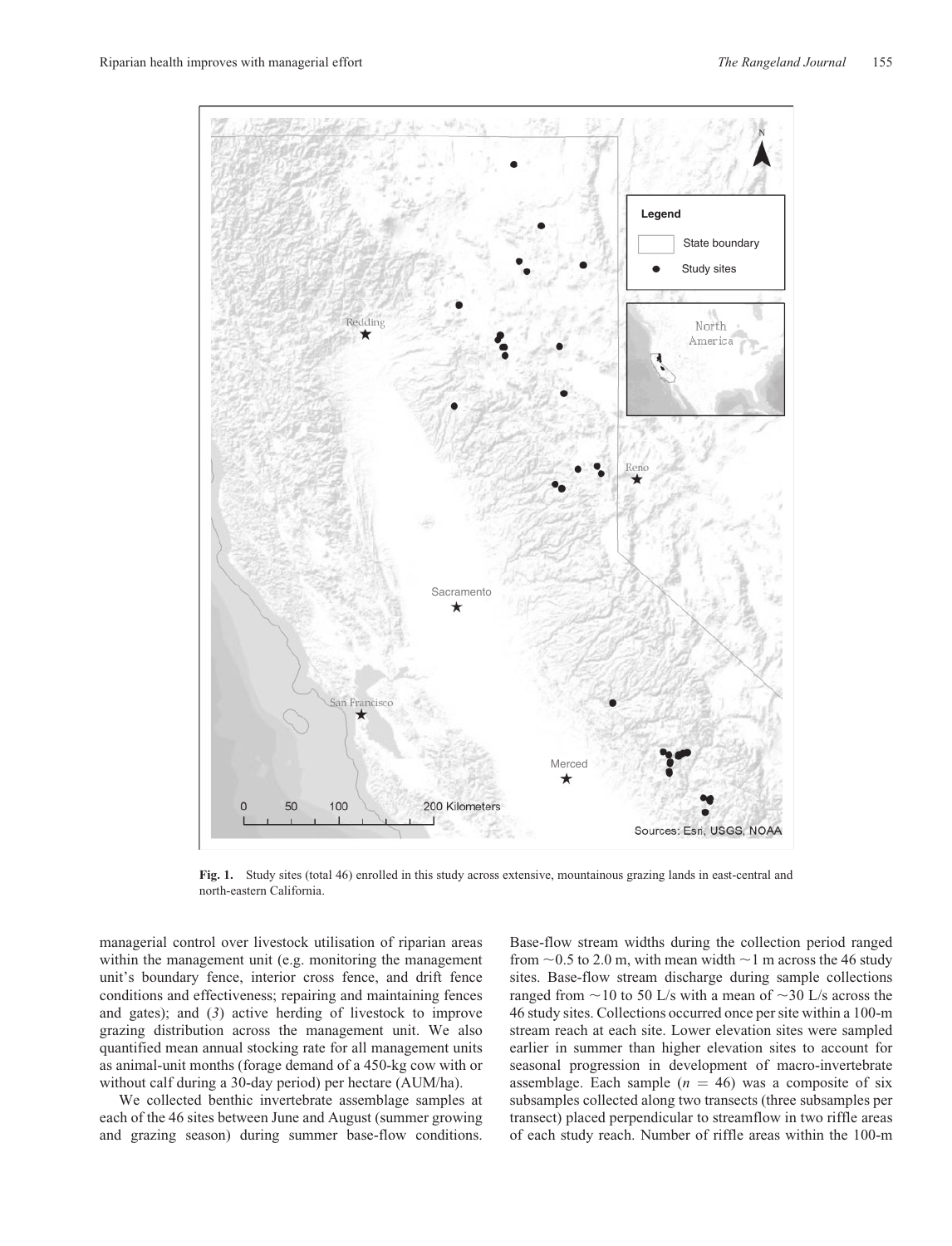| Management activity                | Implementation frequency | Managerial effort (person-days/year) |        |      |         |
|------------------------------------|--------------------------|--------------------------------------|--------|------|---------|
|                                    | $(\%$ of sites)          | Minimum                              | Median | Mean | Maximum |
| Off-stream nutritional supplements | 78                       | 0.0                                  | IJ     | 1.9  | 8.0     |
| Pasture fence maintenance          | 70                       | 0.0                                  | 2.5    | 5.9  | 25.0    |
| Livestock herding                  | 67                       | 0.0                                  | 6.0    | 9.9  | 30.0    |

**Table 1. Summary of livestock distributional management practices used at 46 study sites on US Forest Service grazing allotments and privately owned pastures in north-eastern and central California**

stream reach ranged from two to five with a mean of approximately three across the 46 study sites. Each subsample was collected by using a 30-cm-wide D-ring kick net with a  $500$ - $\mu$ m mesh collection bag (Barbour *et al.* [1999\)](#page-6-0) during a standardised 3-min collection effort over an area of 30 by 30 cm of the streambed substrate. All subsamples for a study site were immediately composited as one sample and stabilised in the field with denatured ethanol. These samples  $(n = 46)$  were then taxonomically identified to family, genus, and in some cases species according to a standardised taxonomic effort (SAFIT level II; Richards and Rogers [2011\)](#page-7-0).

#### Data analyses

The following benthic invertebrate assemblage metrics, which are commonly used in biomonitoring procedures (Barbour *et al.* [1999](#page-6-0)), were calculated for each study site and used as indicators of stream and riparian health in the data analysis (response variables): (*1*) total taxa richness; (*2*) total *Ephemeroptera*, *Plecoptera*, and *Trichoptera* (EPT) taxa richness; and (*3*) intolerant taxa richness. Intolerant taxa in this study were defined as taxa rated 0 through 3 on the Hilsenhoff Biotic Index (HBI) for sensitivity to pollution and water-quality degradation (Hilsenhoff [1988](#page-7-0)). The HBI scale ranges from 0 (sensitive species present, indicating excellent water quality, pollution unlikely) to 10 (insensitive species present, indicating very poor water quality, severe pollution likely). Taxa scored 0–3 on the HBI are considered intolerant of even slight levels of pollution. All three richness metrics decrease with habitat perturbation and pollution, have a positive correlation to riparian health (Barbour *et al.* [1999;](#page-6-0) Merritt *et al.* [2008](#page-7-0)), and have been found sensitive to site-specific grazing management in the region (Herbst *et al.* [2012](#page-7-0)).

We utilised negative binomial regression analysis to assess relationships between (*i*) the three count-based richness metrics described above; (*ii*) stocking rate (AUM/ha); and (*iii*) the six metrics of livestock distribution management, which comprised implementation (yes/no) of the three livestock distribution practices of off-stream nutritional supplements, maintenance of management unit fencing, and livestock herding, as well as the average annual managerial effort (person-days per year, days/year) expended to implement each of those practices individually (i.e. days/year invested in each practice). Individual regression analyses were conducted for each of the three richness metrics (response variables) and stocking rate and each of the six livestock distribution management metrics, for 21 individual analyses. Standard diagnostics confirmed that the assumptions of negative binomial regression analysis were valid. All statistical analyses were conducted in Stata/SE 13.1 (StataCorp, College Station, TX, USA).

# **Results**

In total, the grazing-management units containing the 46 sites enrolled in the study covered  $\sim$ 255 000 ha. Over the 10 years before the study, management units were grazed during the summer growing season, from June (spring) to September (fall), with a median annual grazing period of 64 days. The grazing units were large (mean  $\pm$  s.e.: 9233  $\pm$  2013 ha) with low cattle numbers (mean  $\pm$  s.e.: 189  $\pm$  23 head) and associated stocking rates (mean  $\pm$  s.e.: 0.13  $\pm$  0.04 AUM/ha) and riparian areas within the units were all open to livestock access (i.e. no riparian exclusion fencing). There were no off-stream livestock drinking-water sources within 36 of the management units. An additional eight management units did have drinking water sources; however, the sources were within the riparian area and thus did not serve as a distributional practice. Only two units had drinking-water sources intended to attract livestock away from riparian areas. Off-stream nutritional supplements were annually implemented at 78% of units, fence maintenance was annually implemented at 70% of units, and livestock herding was annually implemented at 67% of units. Over the 10-year period, the range in average reported annual managerial effort invested in each practice increased from maintenance of off-stream nutritional supplementation (0–8 days/year) to fence maintenance (0–25 days/year) to livestock herding (0–30 days/year) (Table 1).

We identified 190 benthic invertebrate taxa representing 10 classes, 17 orders, and 64 families in the pool of samples collected across the 46 study sites. Taxonomic classes observed across the 46 study sites were *Actinopterygii*, *Arachnida*, *Entognatha*, *Gastropoda*, *Insecta*, *Malacostraca*, *Maxillopoda*, *Oligochaeta*, *Ostracoda*, and *Turbellaria*. Orders and families observed are detailed in Table [2.](#page-4-0) Mean values for key metrics of invertebrate richness and composition are presented in Table [3](#page-4-0). We found no significant relationships of any of the three benthic invertebrate richness metrics with grazingmanagement unit stocking rate ( $P \ge 0.45$  in all cases), and no significant relationships of any of the three richness metrics with implementation (yes/no) of off-stream nutritional supplements  $(P \ge 0.23$  in all cases), fence maintenance  $(P \ge 0.22$  in all cases), or livestock herding ( $P \ge 0.34$  in all cases) (regression results not shown). We found significant positive relationships of all three richness metrics with managerial efforts (days/year) to implement off-stream nutritional supplements ( $P \le 0.008$  in all cases) and to maintain fences ( $P \le 0.017$  in all cases) (Table [4](#page-4-0), Fig. [2](#page-5-0)). Livestock herding effort was positively, but not significantly, associated with richness metrics ( $P \ge 0.2$  in all cases).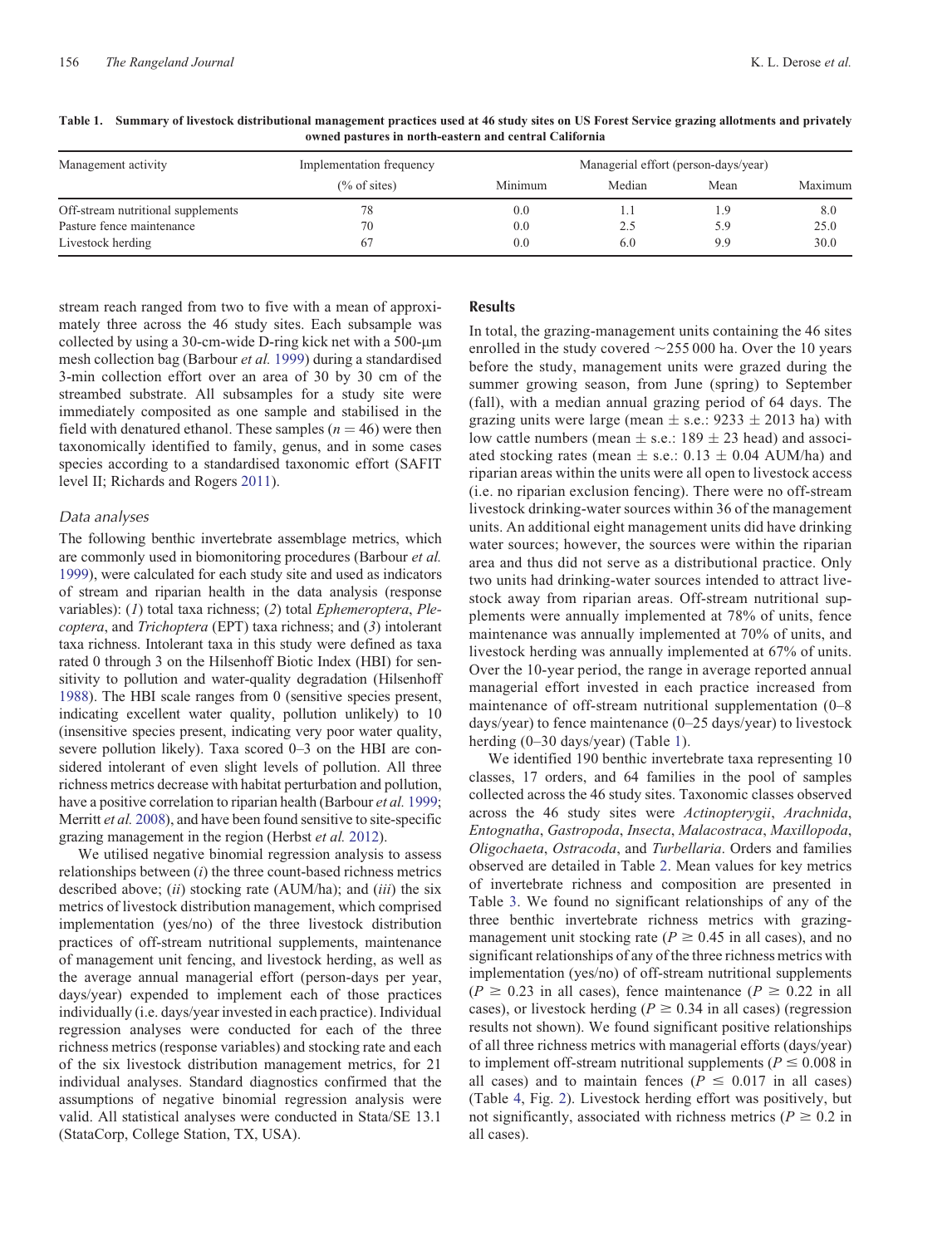| Taxonomic order | Taxonomic families                                                                                                                                                                                                                                                                                               |
|-----------------|------------------------------------------------------------------------------------------------------------------------------------------------------------------------------------------------------------------------------------------------------------------------------------------------------------------|
| Trichoptera     | Hydropsychidae (551), Glossosomatidae (357), Philopotamidae (265), Brachycentridae (224), Rhyacophilidae (170), Lepidosto-<br>matidae (155), Apataniidae (140), Hydroptilidae (121), Limnephilidae (74), Sericostomatidae (55), Psychomyiidae (37),<br>Uenoidae (10), Helicopsychidae (3), Polycentropodidae (3) |
| Diptera         | Chironomidae (7610), Simuliidae (4197), Tipulidae (132), Ceratopogonidae (98), Empididae (11), Psychodidae (11), Tabanidae (5),<br>Ptychopteridae (4), Ephydridae (3), Dixidae (2)                                                                                                                               |
| Plecoptera      | Nemouridae (1467), Chloroperlidae (465), Perlodidae (227), Peltoperlidae (128), Perlidae (77), Leuctridae (23), Pteronarcyidae (16),<br>Capniidae (2)                                                                                                                                                            |
| Coleoptera      | Elmidae (2478), Dytiscidae (198), Psephenidae (178), Haliplidae (46), Hydrophilidae (19), Hydraenidae (8), Helophoridae (3),<br>Staphylinidae (2)                                                                                                                                                                |
| Ephemeroptera   | Baetidae (3273), Ephemerellidae (1179), Leptophlebiidae (987), Heptageniidae (633), Leptohyphidae (268), Ameletidae (43),<br>Isonychiidae (3)                                                                                                                                                                    |
| Odonata         | Coenagrionidae (343), Gomphidae (10), Libellulidae (7)                                                                                                                                                                                                                                                           |
| Amphipoda       | Hyalellidae (194), Gammaridae (60)                                                                                                                                                                                                                                                                               |
| Megaloptera     | Sialidae (18), Corydalidae (2)                                                                                                                                                                                                                                                                                   |
| Heteroptera     | Naucoridae (3), Gerridae (2)                                                                                                                                                                                                                                                                                     |
| Trombidiformes  | Unidentified family (318)                                                                                                                                                                                                                                                                                        |
| Harpacticoida   | Unidentified family (58)                                                                                                                                                                                                                                                                                         |
| Isopoda         | Asellidae (20)                                                                                                                                                                                                                                                                                                   |
| Neotaenioglossa | Hydrobiidae (12)                                                                                                                                                                                                                                                                                                 |
| Collembola      | Unidentified family (7)                                                                                                                                                                                                                                                                                          |
| Basommatophora  | Ancylidae (3)                                                                                                                                                                                                                                                                                                    |
| Cyclopoida      | Unidentified family (1)                                                                                                                                                                                                                                                                                          |
| Lepidoptera     | Unidentified family (1)                                                                                                                                                                                                                                                                                          |

# <span id="page-4-0"></span>**Table 2. Summary of benthic invertebrate taxa by order and family collected across 46 study sites on US Forest Service grazing allotments and privately owned pastures in north-eastern and central California**

Values in parentheses are the number of benthic invertebrates found in each family

#### **Table 3. Summary of benthic invertebrate metrics calculated for samples collected across 46 study sites on US Forest Service grazing allotments and privately owned pastures in north-eastern and central California**

| Metric                                                                                           | Mean $\pm$ s.e.  |  |
|--------------------------------------------------------------------------------------------------|------------------|--|
| Total abundance                                                                                  | $200.4 \pm 35.6$ |  |
| Total number of taxa                                                                             | $17.7 \pm 5.9$   |  |
| Number of EPT (Ephemeroptera + Plecoptera + Trichoptera) taxa                                    | $8.4 + 4.9$      |  |
| EPT richness index ((total no. of taxa/no. of EPT taxa) $\times$ 100)                            | $43.9 + 16.2$    |  |
| Relative abundance of EPT ((EPT abundance/total abundance) $\times$ 100)                         | $34.5 \pm 20.9$  |  |
| Number of intolerant taxa                                                                        | $4.6 + 3.4$      |  |
| Relative abundance of intolerant taxa ((intolerant taxa abundance/total abundance) $\times$ 100) | $15.3 \pm 15.8$  |  |

| Richness metric | Managerial effort                  | Coefficient | $P$ -value | Intercept |
|-----------------|------------------------------------|-------------|------------|-----------|
| Total taxa      | Off-stream nutritional supplements | 0.060       | 0.005      | 2.74      |
|                 | Pasture fence maintenance          | 0.017       | 0.014      | 2.76      |
|                 | Livestock herding                  | 0.005       | 0.221      | 2.81      |
| EPT taxa        | Off-stream nutritional supplements | 0.112       | 0.005      | 1.87      |
|                 | Pasture fence maintenance          | 0.030       | 0.017      | 1.92      |
|                 | Livestock herding                  | 0.007       | 0.395      | 2.04      |
| Intolerant taxa | Off-stream nutritional supplements | 0.131       | 0.008      | 1.21      |
|                 | Pasture fence maintenance          | 0.037       | 0.012      | 1.25      |
|                 | Livestock herding                  | 0.012       | 0.202      | 1.37      |

**Table 4. Negative binomial regression results for models testing relationships between macroinvertebrate community richness metrics and managerial effort (person-days/year) to implement livestock distribution practices**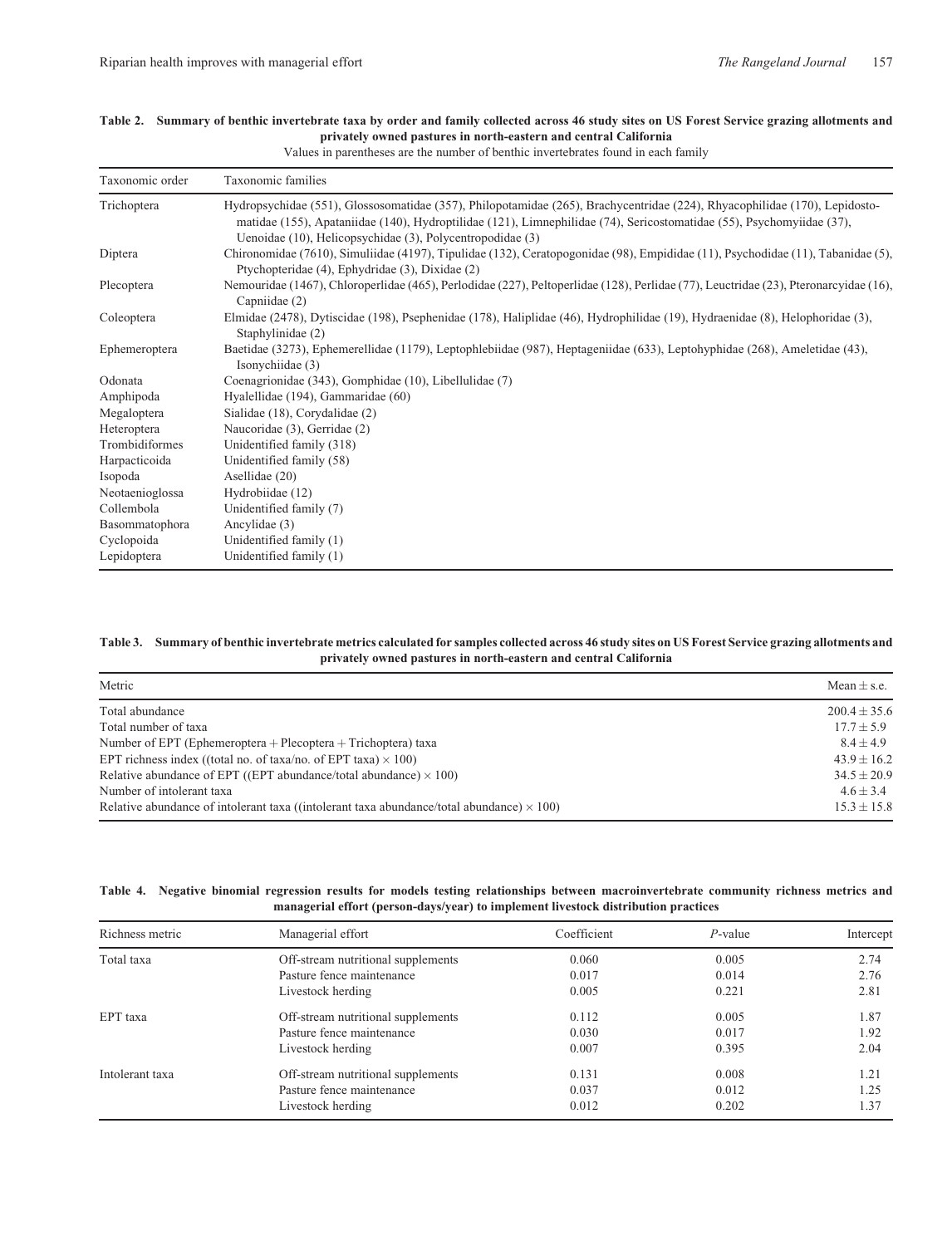<span id="page-5-0"></span>

**Fig. 2.** Significant relationships of taxa richness metrics with effort-days for three livestock distribution management practices at riparian mountain meadows and adjacent stream reaches ( $n = 46$ ) on US Forest Service grazing allotments and privately owned pastures in north-eastern and central California. EPT, Ephemeroptera + Plecoptera + Trichoptera. Symbols are observed data, and lines are model predictions.

# **Discussion**

Our results indicate that riparian health, assessed by using benthic invertebrate metrics, can be enhanced with effective implementation of livestock distribution practices to reduce livestock utilisation in sensitive areas. These findings are congruent with overall conclusions from previous research, noting that there is significant site-specific variability in effectiveness. In a review of the effectiveness of a broad set of rangeland riparian conservation practices, George *et al.* [\(2011\)](#page-7-0) found that there is a general consensus of benefit associated with distributional practices, but that there was substantial variability in effectiveness reported among studies. Others have more

recently reached similar conclusions in reviews of off-stream livestock drinking-water developments (Malan *et al.* [2018\)](#page-7-0) and riparian fencing (O'Callaghan *et al.* [2019\)](#page-7-0) to improve riparian health. Our regression analyses predicted increases in total taxa richness of 53%, 13%, and 4% associated with 1 week (7 persondays) per year of investment in managerial effort for off-stream nutritional supplementation, fence maintenance, and livestock herding, respectively (Fig. 2). The predicted increases for the same practices were 119%, 23%, and 5% for EPT richness. The riparian health returns on managerial effort for off-stream nutritional supplementation and fence maintenance were significant and are worthy of managerial consideration, whereas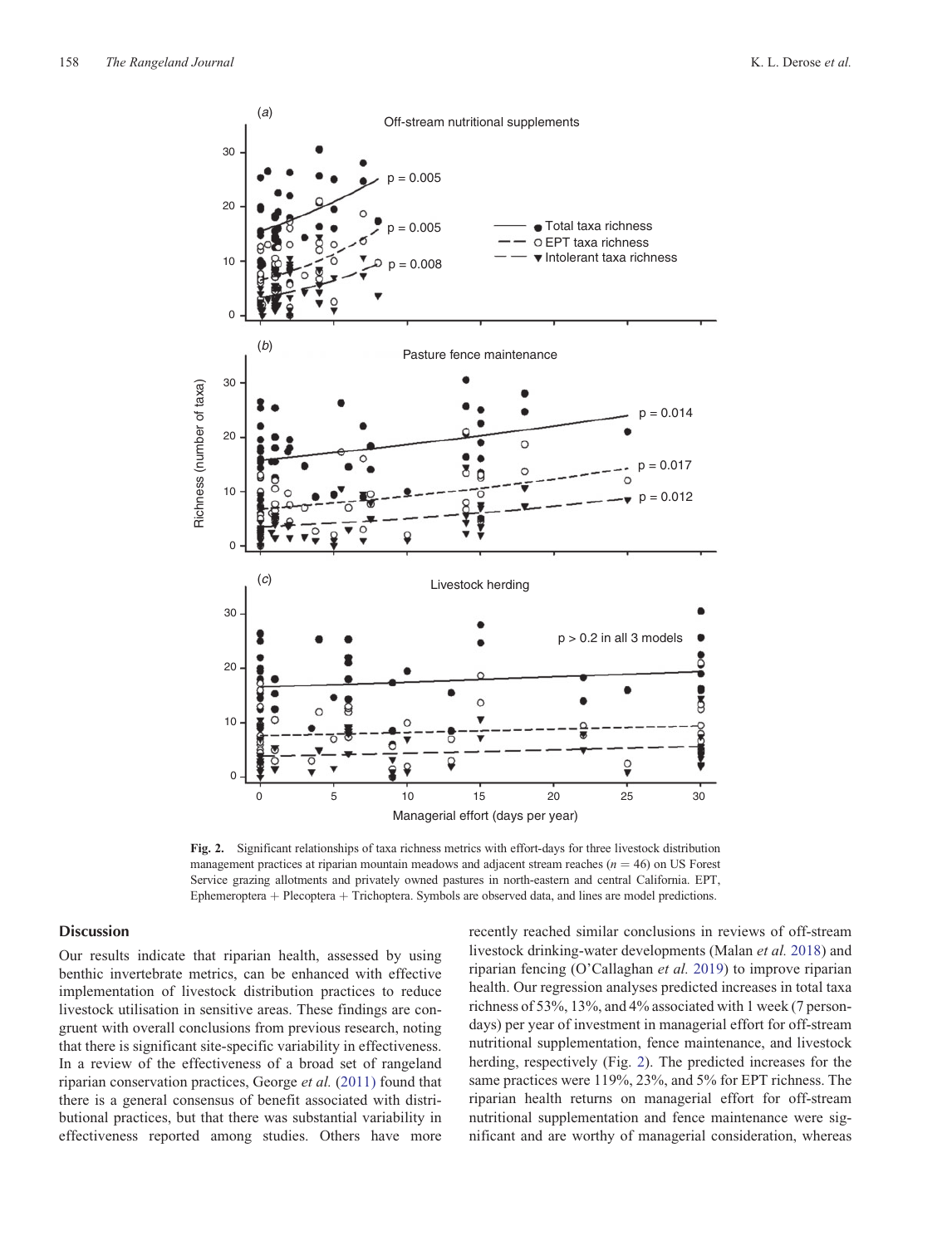<span id="page-6-0"></span>livestock herding was not significantly correlated with invertebrate richness metrics (Table [4\)](#page-4-0).

We found no significant riparian health benefits associated with livestock distributional practice implementation when we tested the simple question 'do you conduct this practice, yes or no?' in a binary approach common to the scientific study of practice effectiveness. Based on this approach alone, we would have concluded that distributional practices do not improve riparian health, which is counter-intuitive. However, when we consider implementation as a gradient of management effort, we conclude that improvements in riparian health are dependent upon the manager implementing practices effectively at the site level (Table [4](#page-4-0), Fig. [2](#page-5-0)). This finding of returns on wise investments is intuitive, and we propose that it explains at least a portion of the variation in practice effectiveness observed on the ground (e.g. Johnson *et al.* [2016](#page-7-0)) and across the scientific literature (e.g. Malan *et al.* [2018\)](#page-7-0) when implementation is considered binary, rather than as a gradient. Understanding the linkages between ecological systems and human use and management is key to enhancing both agricultural and environmental outcomes (McAllister [2012;](#page-7-0) Roche *et al.* [2015](#page-7-0)*b*); however, the human dimension (e.g. behaviour, attitudes, knowledge, values) of natural resources is too often treated separately from the ecological system, or even completely lacking in environmental assessments (Briske *et al.* 2011; Roche *et al.* [2015](#page-7-0)*a*). Our results indicate that failing to (*a*) consider managerial behaviours and (*b*) prescribe adequate managerial investment when developing livestock-management strategies to improve riparian health can undermine the value of capital investments in physical tools such as fencing, supplements, and feeding stations.

Finally, we found no significant relationship between stocking rate and riparian health. There is clear evidence in the literature that stocking rate (i.e. grazing pressure) is a primary determinant of environmental and economic outcomes in general (e.g. Briske *et al.* 2011; Byrnes *et al.* [2018](#page-7-0)), an overall relationship with which we agree. However, it is important to note that these expansive, mountainous grazing units have relatively low stocking densities (mean 49 ha/cow) and stocking rates with more-than-adequate forage at all times during the grazing season. These are scenarios where livestock preferences and landscape elements create uneven use and resulting impacts across grazing units (e.g. Creamer *et al.* [2019\)](#page-7-0). In similar grazing units across the region, Freitas *et al.* ([2014\)](#page-7-0) found that implementation of distributional improvements without reduced stocking rates resulted in restoration rates of riparian plant communities equal to rates observed on units with grazing removed. Those authors reported  $\leq 5\%$  bare ground in riparian areas, indicative that riparian conservation goals were being met within the grazing management units. In the region, Oles *et al.* ([2017\)](#page-7-0) found that overall stocking rates of grazing-management units were not significantly related to riparian plant community restoration rates, but that increased site-specific grazing pressure was negatively correlated with restoration rates. Those authors made the case that reductions in overall stocking rates across this region – which had a policy-driven 30% reduction in AUMs in the decade prior– would not lead to continued sitespecific improvements in riparian health. Our results are in agreement with these findings.

# Conclusion

We recommend that grazing distributional practices should be employed to safeguard riparian health across large, complex landscapes. However, implementation of these practices alone does not assure the desired response. We found that the greatest riparian health returns to investment of managerial effort were associated with off-stream nutritional supplementation followed by fence maintenance. Livestock herding was not significantly correlated with invertebrate richness metrics. The potential benefits are dependent on expenditure of adaptive management effort tailored to site-specific livestock, ecological, and physical conditions. We found limited implementation of off-stream water sources within this cross-section of management units, and suggest there is opportunity to improve livestock distribution and riparian health with private and public incentive investments to increase implementation of this practice. Finally, these distribution practices should be implemented in conjunction with other grazing best management practices across the management unit, such as appropriate stocking rate (e.g. Briske *et al.* 2011; Hunt *et al.* [2014](#page-7-0)), appropriate seasons of use (e.g. Jones *et al.* [2009\)](#page-7-0), and monitoring indicators of successful implementation and resource response (e.g. Clary and Webster [1990\)](#page-7-0).

# Conflicts of interest

The authors declare no conflicts of interest.

# Acknowledgements

We thank the United States Department of Agriculture, Western Sustainable Agricultural Research and Extension Program for funding this project and supporting our research. In particular, we thank the ranchers and rangeland managers who participated in this study.

### References

- Acreman, M., and Holden, J. (2013). How wetlands affect floods. *Wetlands* **33**, 773–786. doi[:10.1007/s13157-013-0473-2](http://dx.doi.org/10.1007/s13157-013-0473-2)
- Bailey, D. W. (2004). Management strategies for optimal grazing distribution and use of arid rangelands. *Journal of Animal Science* **82**, 147–153.
- Bailey, D. W. (2005). Identification and creation of optimum habitat conditions for livestock. *Rangeland Ecology and Management* **58**, 109–118. doi[:10.2111/03-147.1](http://dx.doi.org/10.2111/03-147.1)
- Bailey, D. W., Gross, J. E., Laca, E. A., Rittenhouse, L. R., Coughenour, M. B., Swift, D. M., and Sims, P. L. (1996). Mechanisms that result in large herbivore grazing distribution patterns. *Journal of Range Management* **49**, 386–400. doi:[10.2307/4002919](http://dx.doi.org/10.2307/4002919)
- Barbour, M. T., Gerritsen, J., Snyder, B. D., and Stribling, J. B. (1999). 'Rapid Bioassessment Protocols for Use in Streams and Wadeable Rivers: Periphyton, Benthic Macroinvertebrates and Fish.' (United States Environmental Protection Agency: Washington, DC, USA.)
- Bartley, R., Waters, D., Turner, R., Kroon, F., Wilkinson, S., Garzon-Garcia, A., Kuhnert, P., Lewis, S., Smith, R., Bainbridge, Z., Olley, J., Brooks, A., Burton, J., Brodie, J., and Waterhouse, J. (2017). Sources of sediment, nutrients, pesticides and other pollutants to the Great Barrier Reef. *In:* 'Scientific Consensus Statement 2017: A Synthesis of the Science of Land-based Water Quality Impacts on the Great Barrier Reef'. Ch. 2. (State of Queensland: Brisbane, Qld, Australia.)
- Belsky, A. J., Matzke, A., and Uselman, S. (1999). Survey of livestock influences on stream and riparian ecosystems in the western United States. *Journal of Soil and Water Conservation* **54**, 419–431.
- Briske, D. D., Derner, J. D., Milchunas, D. G., and Tate, K. W. (2011). An evidence-based assessment of prescribed grazing practices.